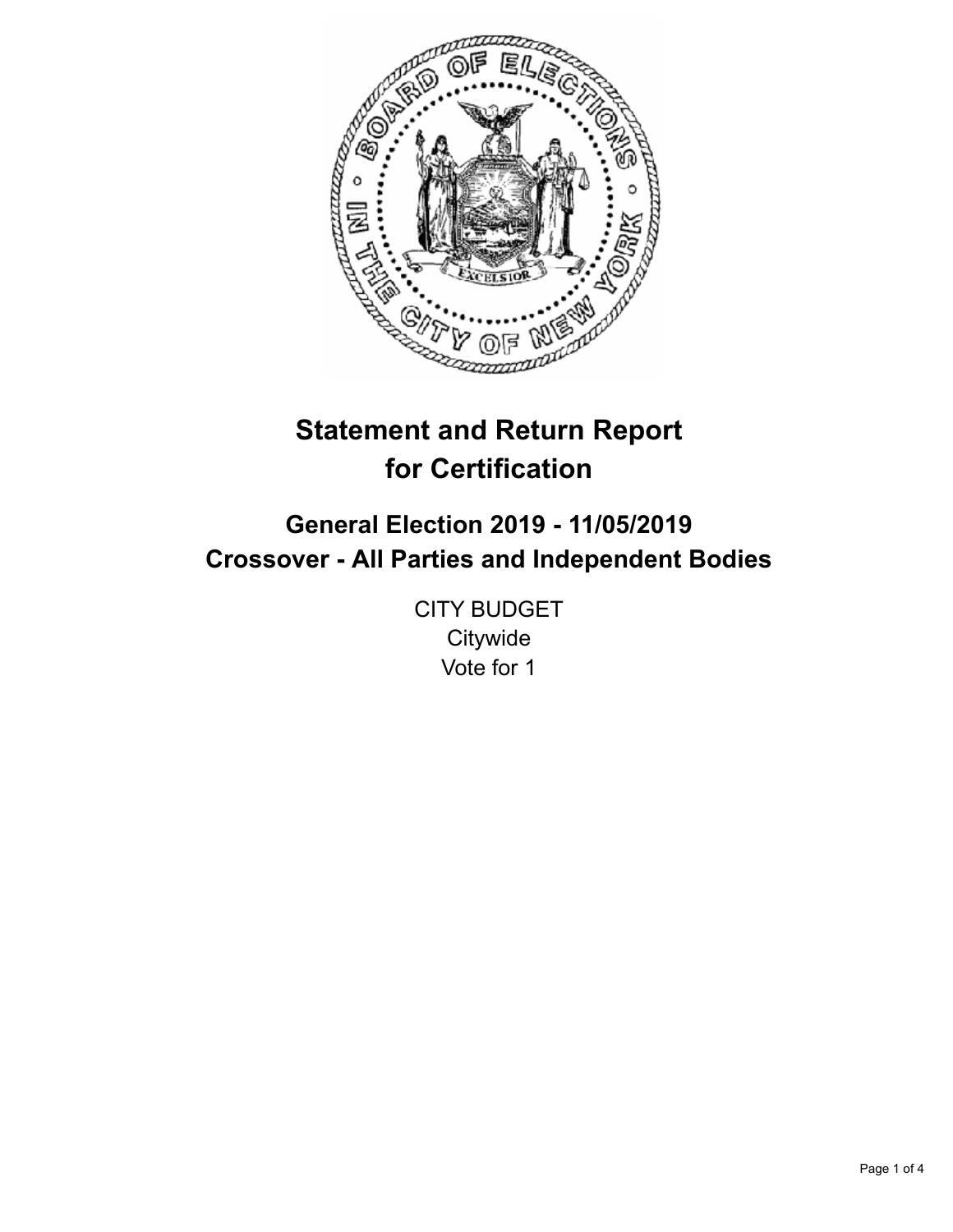

### **New York County**

| PUBLIC COUNTER                                           | 187,048 |
|----------------------------------------------------------|---------|
| <b>MANUALLY COUNTED EMERGENCY</b>                        | 22      |
| <b>ABSENTEE / MILITARY</b>                               | 4,777   |
| <b>AFFIDAVIT</b>                                         | 1,666   |
| <b>Total Ballots</b>                                     | 193,513 |
| Less - Inapplicable Federal/Special Presidential Ballots | 0       |
| <b>Total Applicable Ballots</b>                          | 193,513 |
| <b>YES</b>                                               | 135,704 |
| <b>NO</b>                                                | 36,850  |
| <b>Total Votes</b>                                       | 172,554 |
| Unrecorded                                               | 20.959  |

#### **Bronx County**

| <b>PUBLIC COUNTER</b>                                    | 93,630 |
|----------------------------------------------------------|--------|
| <b>MANUALLY COUNTED EMERGENCY</b>                        |        |
| ABSENTEE / MILITARY                                      | 2,764  |
| <b>AFFIDAVIT</b>                                         | 1,050  |
| <b>Total Ballots</b>                                     | 97,445 |
| Less - Inapplicable Federal/Special Presidential Ballots | 0      |
| <b>Total Applicable Ballots</b>                          | 97,445 |
| <b>YES</b>                                               | 55,681 |
| <b>NO</b>                                                | 18,878 |
| <b>Total Votes</b>                                       | 74,559 |
| Unrecorded                                               | 22,886 |

## **Kings County**

| <b>PUBLIC COUNTER</b>                                    | 237,852 |
|----------------------------------------------------------|---------|
| <b>MANUALLY COUNTED EMERGENCY</b>                        | 26      |
| ABSENTEE / MILITARY                                      | 3,807   |
| AFFIDAVIT                                                | 2,617   |
| <b>Total Ballots</b>                                     | 244,302 |
| Less - Inapplicable Federal/Special Presidential Ballots | 0       |
| <b>Total Applicable Ballots</b>                          | 244,302 |
| <b>YES</b>                                               | 153,137 |
| NO.                                                      | 53,308  |
| <b>Total Votes</b>                                       | 206,445 |
| Unrecorded                                               | 37.857  |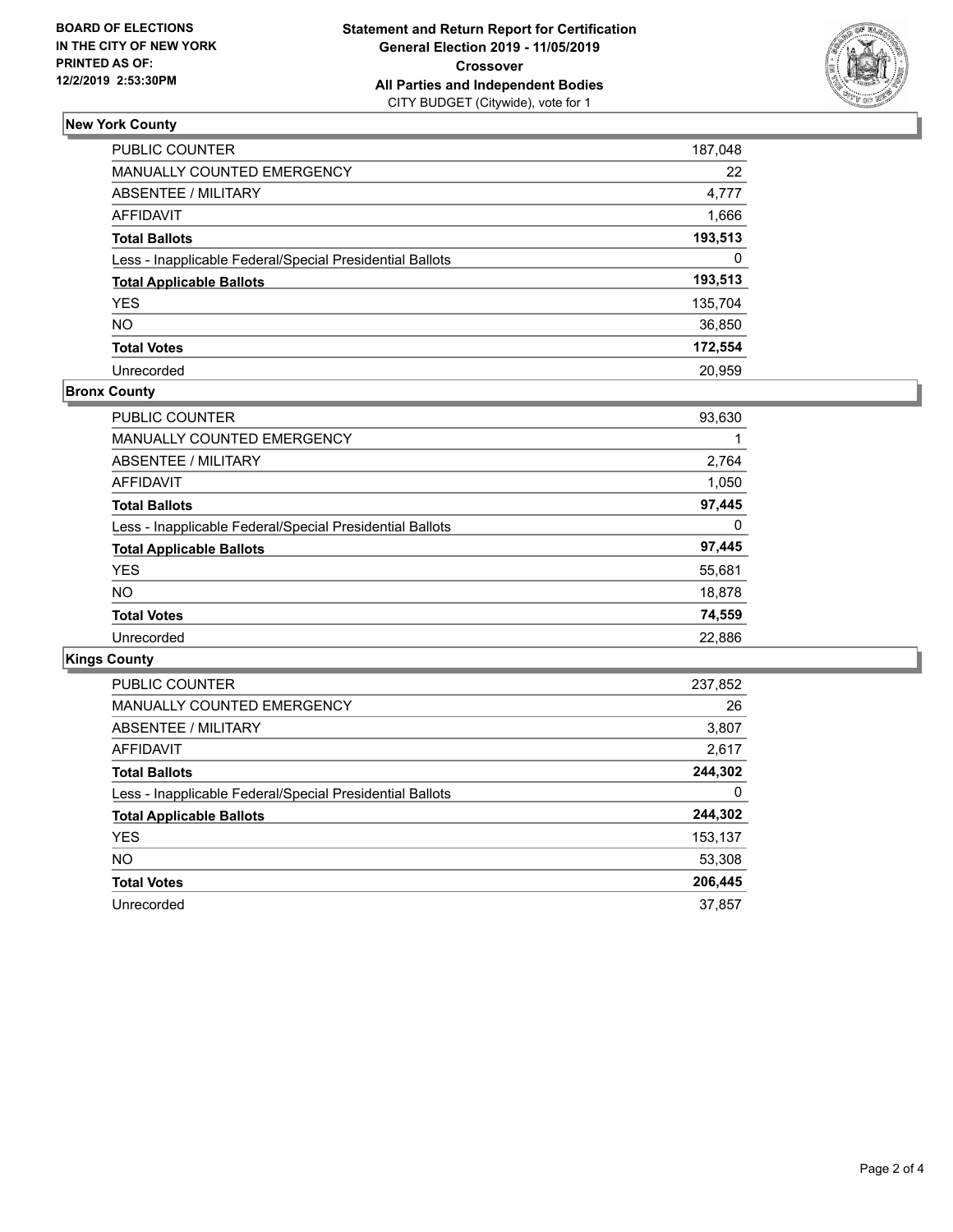

## **Queens County**

| <b>PUBLIC COUNTER</b>                                    | 195,823 |
|----------------------------------------------------------|---------|
| <b>MANUALLY COUNTED EMERGENCY</b>                        |         |
| ABSENTEE / MILITARY                                      | 5,373   |
| AFFIDAVIT                                                | 1,321   |
| <b>Total Ballots</b>                                     | 202,518 |
| Less - Inapplicable Federal/Special Presidential Ballots | 0       |
| <b>Total Applicable Ballots</b>                          | 202,518 |
| <b>YES</b>                                               | 110,776 |
| <b>NO</b>                                                | 54,678  |
| <b>Total Votes</b>                                       | 165,454 |
| Unrecorded                                               | 37.064  |

#### **Richmond County**

| <b>PUBLIC COUNTER</b>                                    | 56,044 |
|----------------------------------------------------------|--------|
| <b>MANUALLY COUNTED EMERGENCY</b>                        | 13     |
| ABSENTEE / MILITARY                                      | 2,202  |
| <b>AFFIDAVIT</b>                                         | 216    |
| <b>Total Ballots</b>                                     | 58,475 |
| Less - Inapplicable Federal/Special Presidential Ballots | 0      |
| <b>Total Applicable Ballots</b>                          | 58,475 |
| <b>YES</b>                                               | 22,030 |
| NO.                                                      | 29,486 |
| <b>Total Votes</b>                                       | 51,516 |
| Unrecorded                                               | 6.959  |